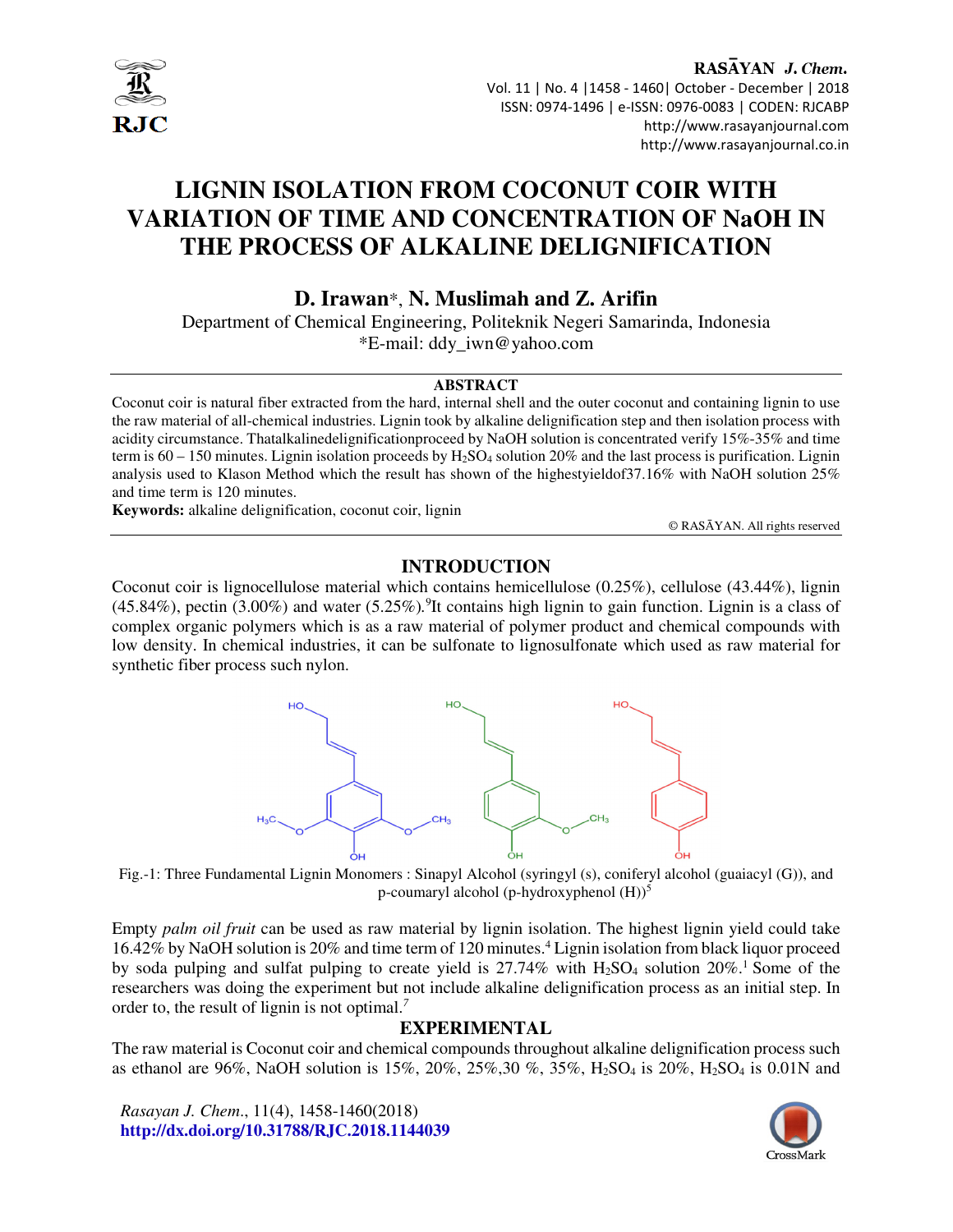distilled water. The equipment used to batch reactor, vacuum pump, a beaker for analysis and digital balance.

### **Preparation of Raw Materials**

The drying process of Coconut coir is in one week after that it is into the oven with a temperature of  $110^{\circ}C$ in 2 hours.**<sup>2</sup>** From that process, dryness of Coconut coir is cutting down around 3 cm.<sup>6</sup>

### **Delignification Process**

50 grams of Coconut coir, liquor solution with comparing of 20 : 1  $v/w$  (liquor solution = ethanol 96% : distilled water  $= 1 : 1$ ) after that is gaining NaOH solution as many as 15 % from sample weight to batch reactor. Alkaline delignification process at a temperature of 170°C and time term is 60 minutes. That process is repetitive with NaOH solution variety of 20%, 25%, 30%, and 35%. In another hand, a variation of time term is 90 minutes, 120 minutes and 150 minutes.Liquor sample from alkaline delignification is diluted by distilled water with comparison 1 : 2. An  $H_2SO_4$  solution of 20 % used to make acid condition until pH 2 which that process is coincidently heating up at  $60^{\circ}$ C and keeping up until 12 hours. After that, lignin sediments rinse with  $H_2SO_4$  0.01 N and then use to distilled water. The result is drying at a temperature of  $50 - 60^{\circ}$ C and time term is 26 minutes until the weight of the sample is constant and form is powder. Thus, that lignin powder analysis with Klason method.<sup>3</sup>

# **RESULTS AND DISCUSSION**

Lignin isolation of Coconut coir with alkaline delignification process is to appear the highest yield of lignin which used NaOH solution concentration variety of  $15\%, 20\%, 25\%, 30\%, 35\%$  (v/w) and time of term process started from 60 minutes, 90 minutes, 120 minutes and 150 minutes. According to product presentation, yield lignin got from the comparison between the initial weight and final weight.



Fig.-2: Graph Time Process Vs % Yield Lignin

The lowest of yield lignin is 3.72% with time term is 150 minutes and NaOH solution is 35%. The effect time process of alkaline delignification to yield lignin could be seen at Fig.-2. In addition to the highest yield lignin is 37.6% with time term is 120 minutes and it used to NaOH solution of 25%. Accordingly increasing of yield lignin concentration occurred from 60-120 minutes, in 150 minutes that yield will be diminished.

The function of the alkaline solution is to break up lignocellulose bound but the result is relatively too small. In order to, augmentative of time process will be affecting delignification process. Increasing of time process will cause more dissolve lignin. Impregnation process between Coconut coir and solvent will be more completed. At the time of process which takes time, it will be the trigger of lignin constituent compounds degradation.<sup>4</sup>Yield lignin will consequently decrease but other factors can affect for that